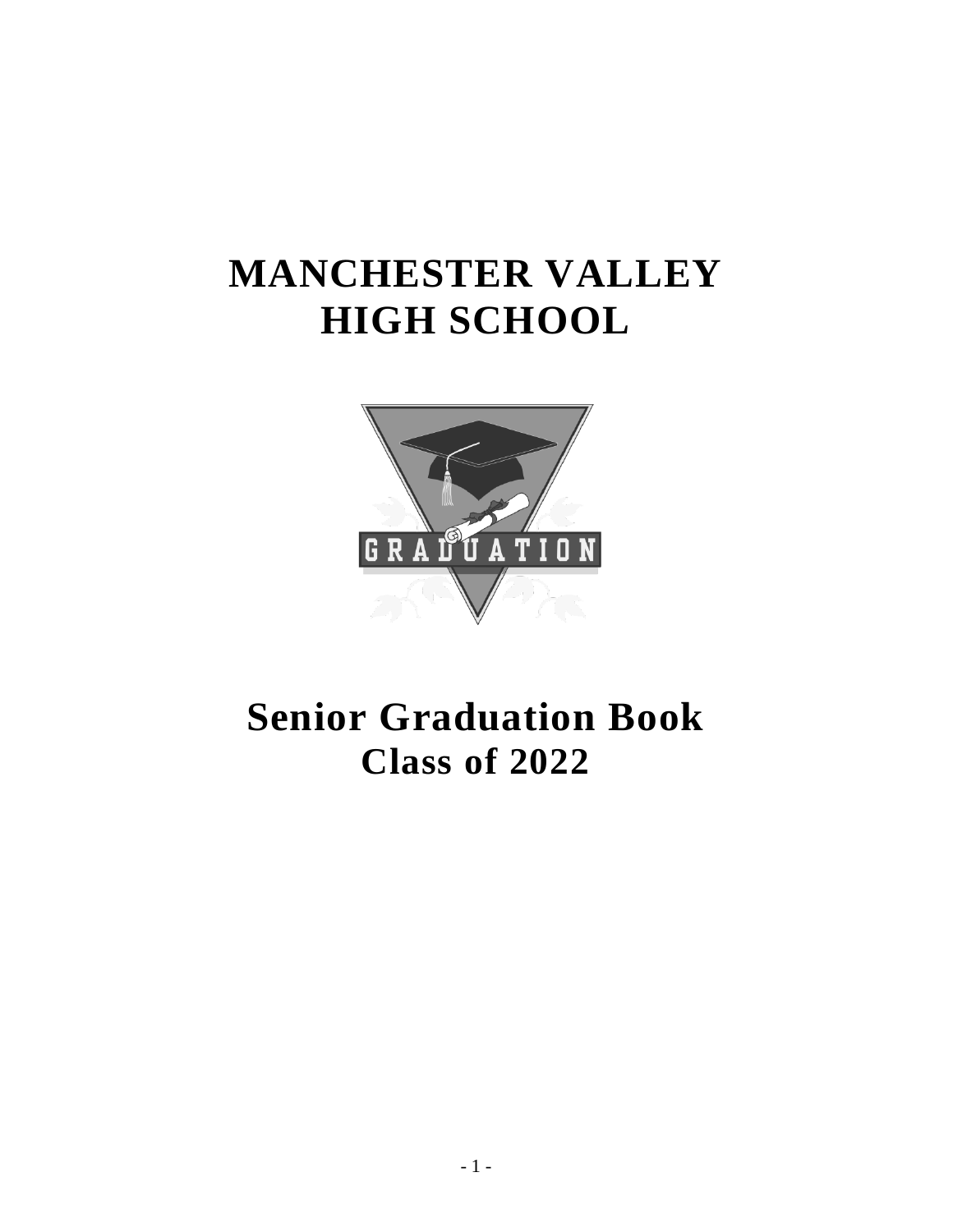## **Important Dates**



*Dates may be changed by the administration of MVHS if deemed necessary.*

| Feb 1<br>March 1 | Diploma Form-check student e-mail to verify and complete online form for corrections only<br>CAP AND GOWN ORDERS DUE! - at www.balfour.com                                                                                                                                                             |  |
|------------------|--------------------------------------------------------------------------------------------------------------------------------------------------------------------------------------------------------------------------------------------------------------------------------------------------------|--|
| April $2nd$      | Prom 7-11pm at Valley Mansion                                                                                                                                                                                                                                                                          |  |
| April 19-22      | Senior Spirit Week<br>Tues: White Out – Freshman Year or white shirts<br>Weds: Silver Stars – Sophomore Year or gray/silver shirts<br>Thurs: Blue Crew – Junior Year or blue shirts<br>Fri: Maverick Mania – Class of 2022 Shirts                                                                      |  |
| Apr 22           | Deadline for submission of Service Learning Hours for Awards                                                                                                                                                                                                                                           |  |
| May 2-13         | <b>AP</b> Testing                                                                                                                                                                                                                                                                                      |  |
| May 7            | <b>Graduation Online Form Due</b>                                                                                                                                                                                                                                                                      |  |
| May 18           | Distribution of Caps and Gowns 9am Cafeteria<br><b>Yearbook Distribution</b>                                                                                                                                                                                                                           |  |
| May 18           | Exams for Seniors only Mods 2B &/4B                                                                                                                                                                                                                                                                    |  |
| May 19           | Exams for Seniors only Mods 2/2A & 4/4A                                                                                                                                                                                                                                                                |  |
| May 20           | Exams for Seniors only Mods 1 & 3<br><b>Mod 4 Graduation Meeting for all Seniors 1pm Auditorium</b><br>Last day for Seniors and Final Senior locker clean-out                                                                                                                                          |  |
| May 23           | Senior Makeup Exams                                                                                                                                                                                                                                                                                    |  |
| May 24           | 8:00am Senior Recognition Ceremony by Invite Only – Dress Attire for Invited Grads                                                                                                                                                                                                                     |  |
| May $26$         | 8:00am Dress Rehearsal at MVHS required for all graduates followed by Class Panoramic<br>Picture - Full graduation attire required.                                                                                                                                                                    |  |
| <b>May 27</b>    | <b>Graduation practice at McDaniel College 11:00 AM</b><br><b>Seniors should report at 10:30 AM</b><br>Casual attire, but graduates are encouraged to bring/wear the same footwear they plan to wear<br>while walking across the graduation stage.<br>Senior Picnic: 1-3pm at Westminster Island Green |  |
| <b>May 31</b>    | <b>Senior Awards Ceremony 9:00 AM</b><br>Required for all students- Full graduation attire required.<br>Class of 2022 Panoramic Picture Orders Due                                                                                                                                                     |  |
| Jun 1            | <b>GRADUATION 3:00 PM at McDaniel College</b><br>Full graduation attire required.<br>Seniors must arrive and be in location by 1:45 PM                                                                                                                                                                 |  |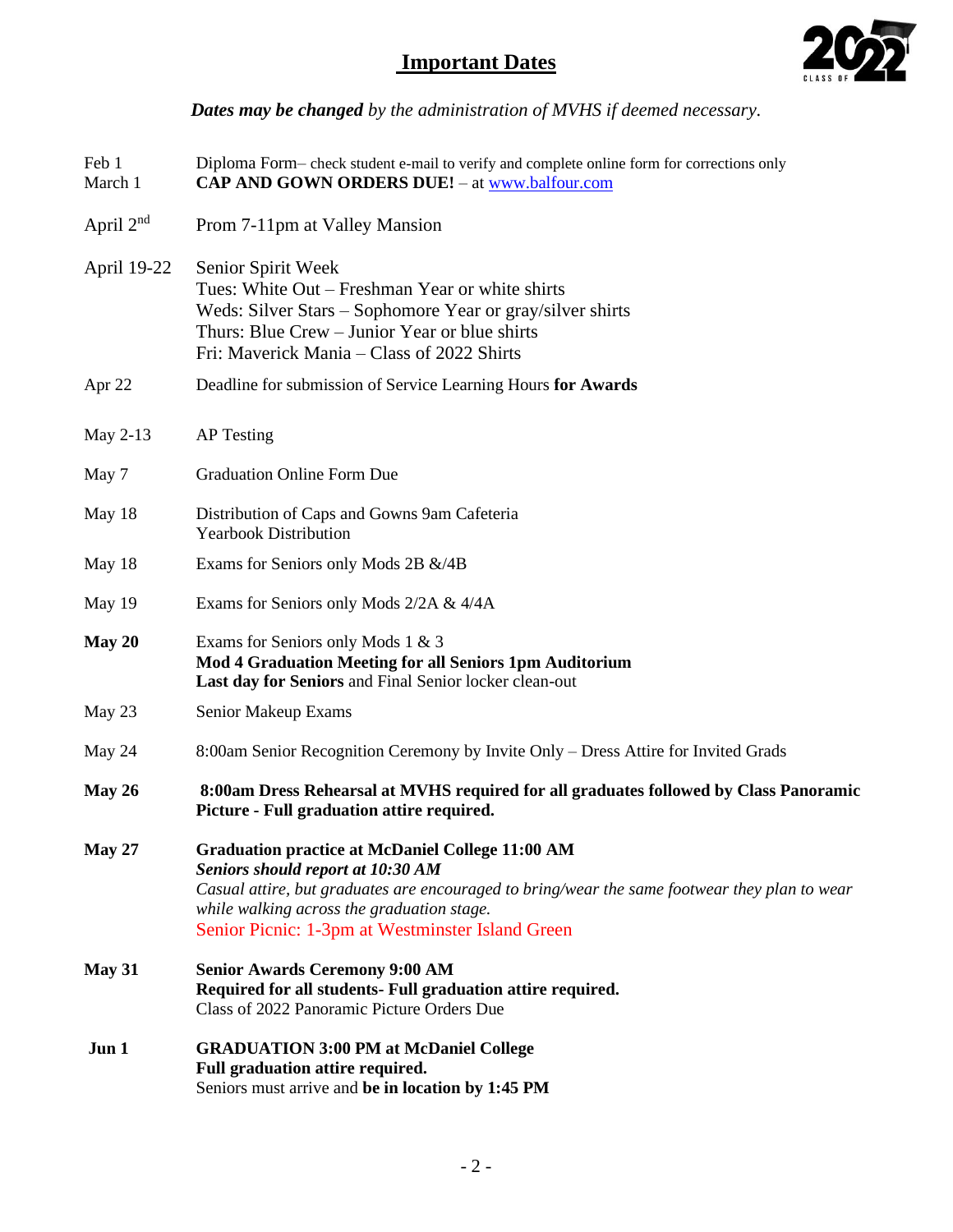## Class of 2022 Executive Board

| Kyrsten l |
|-----------|
| Olivia Fu |
| Courtney  |
| Brienna   |
| Erin Ash  |
| Mr. Phil  |
|           |

rsten Lucas ivia Fuller urtney Bell ienna Wohlschlegel  $\therefore$  Phil Lewis and Ms. Lea Nappier

## Manchester Valley High School Administration

| Mr. Joseph Guerra |
|-------------------|
| Mr. Chris Merson  |
| Ms. Lois Tiffany  |

## *Please complete the online form!*

## **Graduation Form COMPLETION IS REQUIRED for all seniors.**

| <b>Title</b>                                   | Link                             | <b>Due Date</b>             |
|------------------------------------------------|----------------------------------|-----------------------------|
| <b>CLASS OF 2022 GRADUATION</b><br><b>FORM</b> | www.tinyurl.com/manvalgradform22 | Friday, May 6 <sup>th</sup> |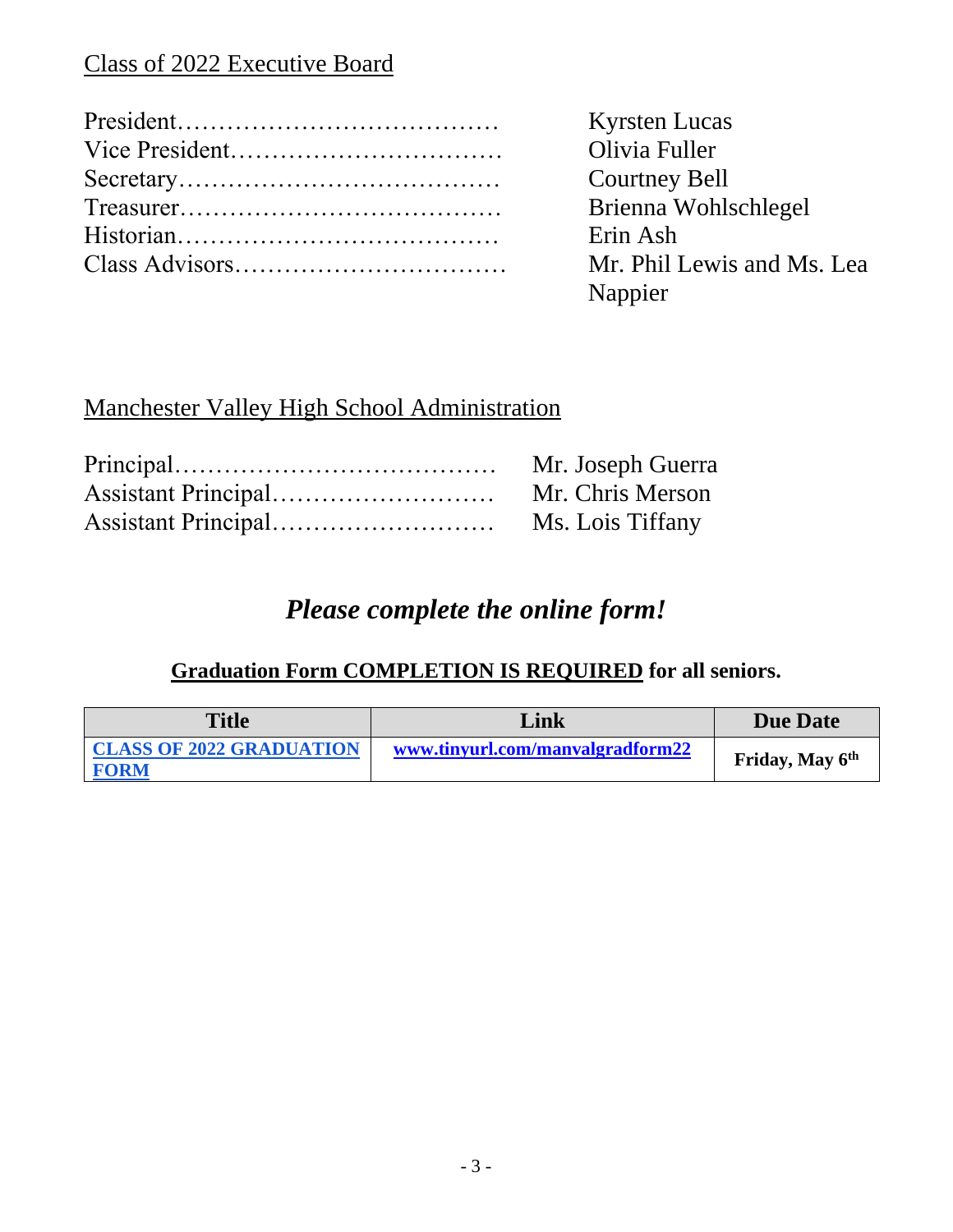



3300 Maple Grove Road **Phone: 410-386-1673** Manchester, MD 21102 **Fax: 410-386-1561** 

**HIGH SCHOOL**

**"Achieving Excellence Together"**

Dear Students of the Class of 2022,

Congratulations on your upcoming graduation from Manchester Valley High School. During the last four years you have had a variety of experiences that have been designed to prepare you academically, socially, and emotionally for success outside the walls of our school. The past year has been an incredible challenge in a variety of ways. Despite these obstacles, you have overcome it all to make it to this important milestone. As you enter the homestretch of your high school career and prepare to participate in the planned senior activities, I would ask your cooperation in making these activities memorable and enjoyable experiences for everyone involved.

One of the keys to a successful completion of your senior year is organization. This senior booklet will help you with this key component. Keep this booklet handy for ready reference. It contains reminders, deadlines, dress code requirements, and other useful information for you and your parents. To avoid possible conflicts involving employment or other non-school activities, give enough notice to your employer, non-school coach, or whomever, so that they can plan around your graduation commitments.

Graduation is one of the biggest moments in your life. The events and ceremonies that you will take part in throughout the upcoming months are steeped in history and come with much pomp and circumstance. Throughout all of the graduation activities, please conduct yourself in a manner that demonstrates an appreciation for the formality and significance of these final events of your senior year. Your observance of the rules will help ensure that you and your classmates will have a graduation week and commencement ceremony to look back on with pride and happy memories. You have all worked very hard to get to this point in your high school careers, and you clearly deserve the best experience we can provide.

I would like to personally wish each of you the very best in all of your future endeavors. Your contributions to Manchester Valley High School have made it a better place, and your success in postsecondary education, the military and in the work force will be a reflection of the quality education that you received while you were with us. On behalf of the faculty and staff of Manchester Valley High School, I wish you the best for a productive and rewarding remainder of the school year.

Sincerely,

Joseph Guerra Principal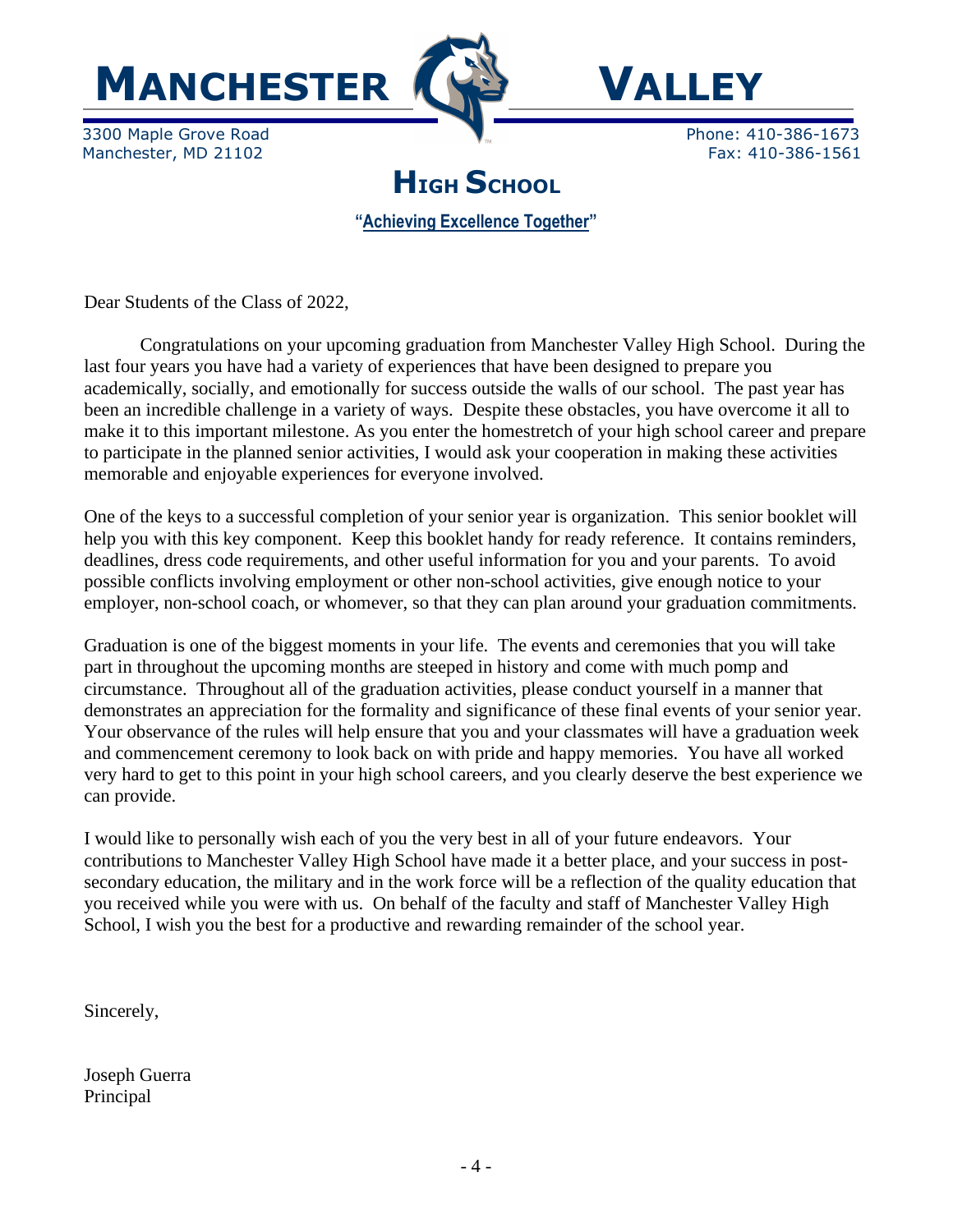#### **GRADUATION DRESS CODE**

Caps and gowns are the official and traditional attire for students in many countries of the world. In most cases, students wear caps and gowns only at graduation exercises and on other special occasions. Graduating seniors at Manchester Valley High School wear their caps, gowns, appropriate dress attire and dress shoes at the Senior Awards Ceremony and Graduation.

Since these activities are voluntary for the graduate, and because we respect our graduates, their families, and invited guests; seniors inappropriately dressed will be removed from the lineup prior to these events and will not be allowed to participate in a formal capacity.

#### **Appropriate Dress to Wear under Caps and Gowns**

Students must wear the following:

- plain buttoned-down dress shirt with a collar or blouse (white is recommended)
- dark **tie** with buttoned-down dress shirts
- neutral color dress slacks (black, navy, gray, tan, or khaki-colored trousers) or an appropriate, non-patterned dress or skirt/blouse combination
- neutral dress shoes, dress boots, or dress sandals (no flip-flops are permitted) \*Please make sure you can walk easily in your shoes up stairs, etc.

Also:

- Jewelry is permissible as long as it is not worn on the gown itself.
- Only school issued stoles, cords, medals, and pins may be worn with your gown.
- Graduation caps should all be the same and not decorated or painted.

\*Rather than spend a significant amount of money on the appropriate graduation attire, please consider other means to find the items you may need. Older relatives, friends, and neighbors are good sources for some of these items, especially dress shoes. Please contact your school counselor if you need assistance.

*The gown cannot be ironed because it will melt.* It should, however, be removed from the bag and allowed to hang loosely for at least one week prior to rehearsal.

Mortar boards (caps) should be parallel to the floor and are **not** to be decorated. The tassel is draped over the right temple.

The changing of the tassel from the right to the left side is an action practiced in many schools. It is intended to give the graduate a feeling of personal significance and to mark graduation. The changing of the tassel will be conducted after all participating seniors have received their diploma covers.

Manchester Valley graduates wear a navy blue cap and gown, which should have be ordered from [www.balfour.com](http://www.balfour.com/) for \$38 or borrowed from alumni who wore navy. If students only need a tassel or would like to purchase an additional tassel, the cost is \$10. Caps/Gowns/Tassels will be delivered to MVHS and distributed in May.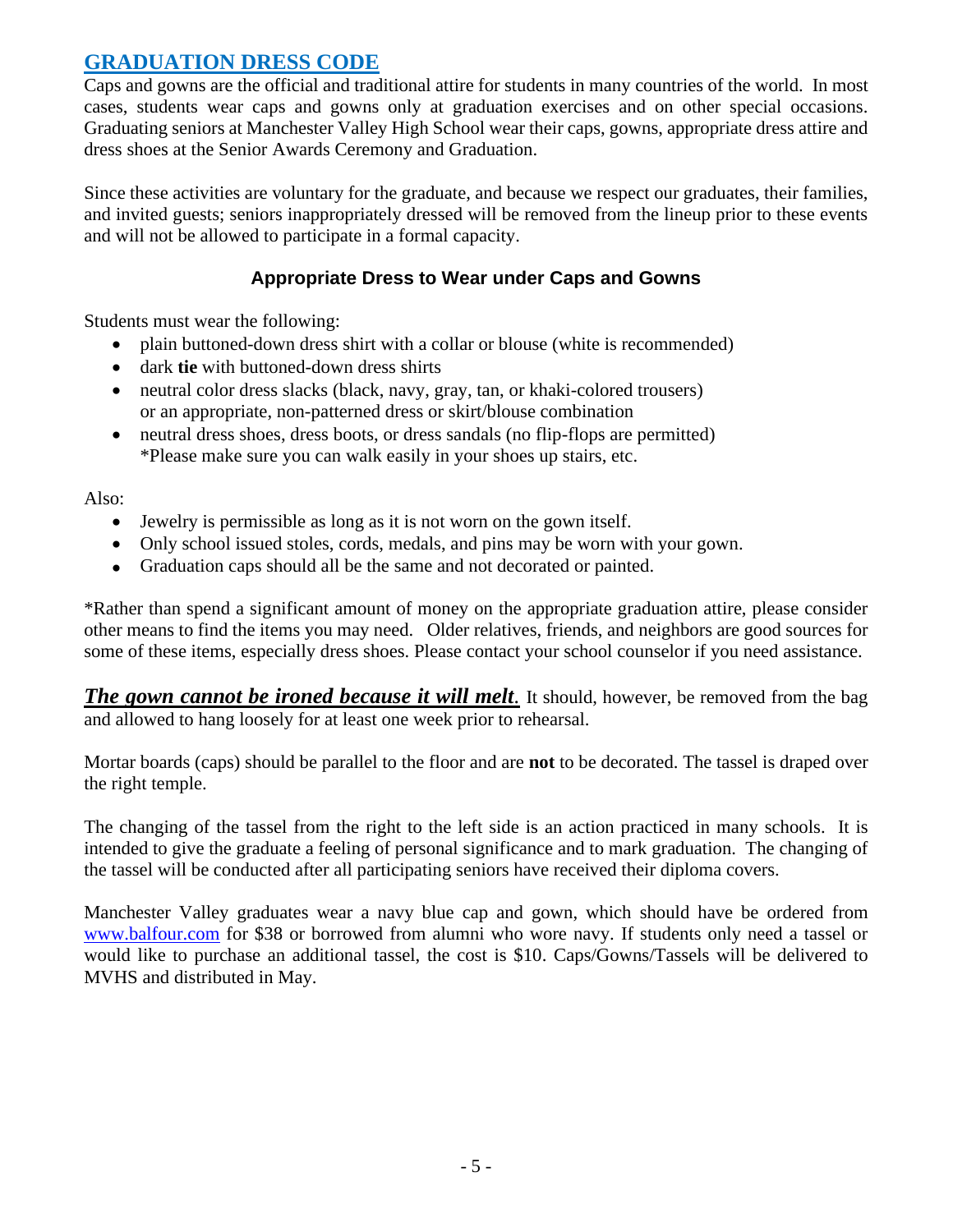#### **GRADUATION REQUIREMENTS AND GUIDELINES**

**In order for a senior to be eligible to participate in graduation exercises they must complete the Maryland State Graduation Requirements by the end of the fourth marking period of their senior year. Seniors who are required to attend summer school after the date of graduation to make-up or meet requirements will not be able to participate in graduation exercises until the following year. Check with your senior to be certain the requirements have been or are scheduled to be met and that course work is being completed satisfactorily.** 

#### **Student Obligations**

Before a senior is permitted to get graduation tickets, participate in graduation exercises, and before school records are approved for release to colleges or potential employers, all assigned detentions and outstanding financial obligations must be cleared. Seniors with unresolved detention or financial obligations must resolve all obligations prior to the graduation rehearsal.

*Please note: Only those students who have participated in all graduation rehearsals, have obtained and worn the appropriate attire as outlined in this handbook, and have met all graduation requirements may take part in the graduation events.*

Graduates are NOT allowed to have anything that would cause a distraction during the rehearsals or ceremonies, including, but not limited to: coffee, drinks, chewing gum, sunglasses, hats, noisemakers, etc. Please make arrangements to leave items with parents/guardians or in your vehicle. Car keys and cell phones should be tucked away.

#### **Senior Permission Slip**

Many senior activities are scheduled for part of the school day after senior finals are completed. In order for seniors to leave school when activities are not scheduled, seniors wishing to leave school premises during scheduled school time must have parent permission before being excused. The permission slip is part of the online form and should be completed by **May 6th**. Once done, seniors will be able to leave school at the conclusion of rehearsals and events.

#### **GRADUATION REHEARSALS**

To insure a smooth graduation, all seniors participating in graduation **are required to attend rehearsals AT MVHS ON MAY 26TH AT 8:00AM in full graduation regalia and AT MCDANIEL COLLEGE ON MAY 27TH AT 11:00AM in casual attire.** Seniors who are on work release are required to be at the rehearsal as scheduled. Please inform your employers of this obligation to avoid unnecessary conflicts. Transportation is your responsibility. Parents/Guardians are responsible for arranging transportation for students to/from rehearsal. No food or drinks. Cell phones should be tucked away. All obligations must be cleared.

Some topics to be covered at the rehearsal are: Rules and Conduct, Processional and Recessional Order and Seating, Dress, and Answers to Questions presented by members of the class. After senior exams conclude, seniors must have administrator approval to be in the building except for official senior activities and graduation events.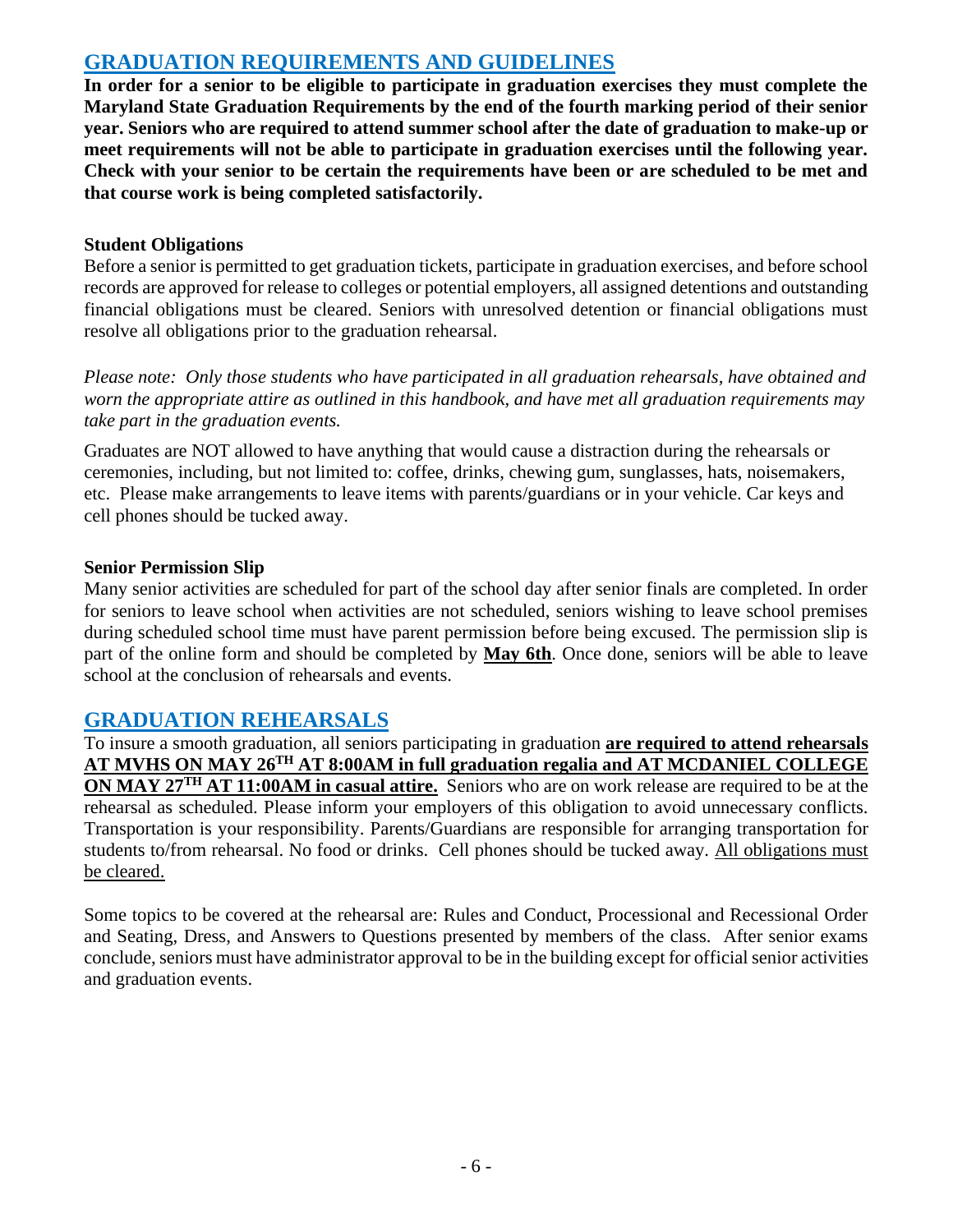#### **Honor Roll, Service, and Senior Recognition Ceremony**

Graduating seniors being recognized will be receive an invitation to participate and bring guests on **May 24th at 8:00AM at MVHS**.

#### **Senior Awards Ceremony**

School-based and community awards will be presented at a formal assembly in the auditorium on **May 31st at 9:00AM at MVHS.** All graduates are required to attend. Graduates wear full graduation regalia.

#### **GRADUATION TICKETS/SEATING**

We are pleased the Class of 2022 will be able to assemble as a group all together this year. Each graduate who participates in graduation will be given eight (8) tickets issued at the graduation rehearsal at MVHS on May 26<sup>th</sup>. Admission is by ticket only and every PERSON attending graduation, regardless of age, needs a ticket. The event will be streamed by the Community Media Center online.

#### **Seating at McDaniel College**

Seating for graduation at McDaniel College is on a first-come, first-served basis. There will be Special Needs seating available for those with mobility issues or requiring interpretation services. Special Needs tickets can be requested using the Online Graduation Form. The Special Needs tickets will count as part of the 8 tickets, not additional seats. No other seats may be reserved. Doors will open at 2:00 PM for guests holding a ticket for admission. Please ask that ticket holders attending the graduation ceremony be seated no later than 2:40 PM to avoid interference with the processional into the arena. The ceremony will begin promptly at 3:00 PM.

The entrance will be closed for BOTH the Processional and Recessional. We **anticipate closing the entrance doors at approximately 2:50 PM** and then again ten (10) minutes prior to the conclusion of the ceremony. During these lockdown periods – no family members or guests may be present in the lobby.

#### **GRADUATION PARKING**

More information regarding parking will be sent prior to the ceremony.

#### **GRADUATION CEREMONY**

#### **Announcement of Names**

Every parent, guardian, family member, and guest wants to hear his or her graduating senior's name announced during the ceremony. Unlike a recreational or sporting event, where yelling and shouting are encouraged and permitted, the Commencement Ceremony should have an aspect of regality and formality. In order to permit each family to hear their senior's name called, we are asking that during the reading of names ALL APPLAUSE and OTHER CELEBRATORY SOUNDS are held until the end. Artificial noise makers are prohibited and will be confiscated.

#### **Rules of Conduct**

Rules of conduct, processional and recessional order, seating, and school policies will be enforced at all times. Any student who violates any of these conditions will forfeit their privilege of obtaining their diploma during the ceremony.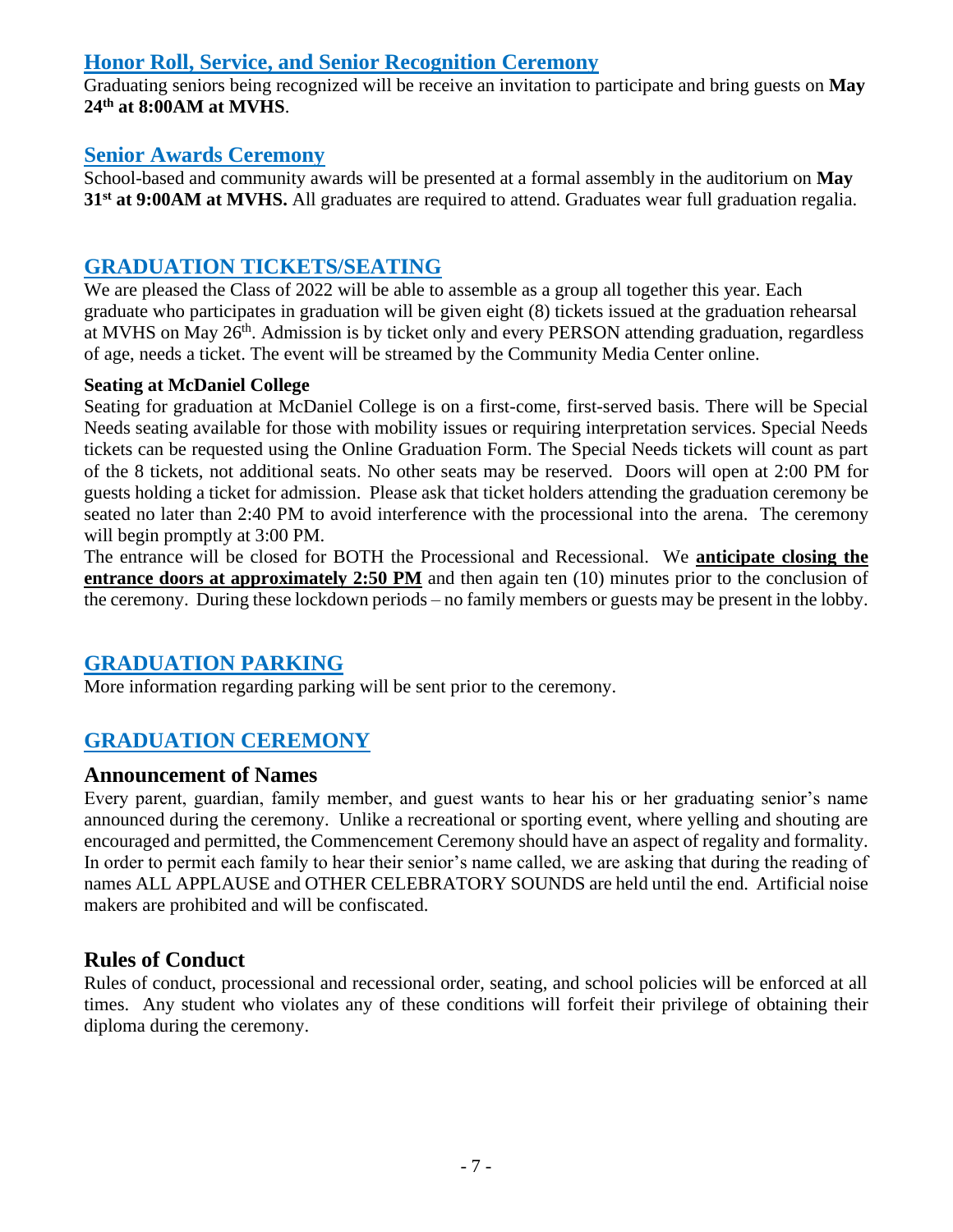#### **Graduation Pictures and Video**

In order to ensure the appropriate dignity for the graduation ceremony and an unobstructed view for guests, photographers from the audience are being asked to take pictures from their seats. Members of the audience will not be permitted to be present in or near the senior section or stage area.

In addition, a professional photographer from Lifetouch will be taking pictures of each senior as the diploma is awarded. Photographs will be available to purchase online at [www.events.lifetouch.com](http://www.events.lifetouch.com/) after the ceremony. The ceremony will be streamed live on the CCPS website and will be available for viewing for a limited time following graduation.

#### **Distribution of Diplomas**

You do NOT receive your actual diploma during the graduation ceremony, only the diploma cover for it. When you recess out at the end of the graduation ceremony, you will report back to the area where you assembled prior to graduation and will receive your graduation packet, which will include your diploma, certificates, and any other items. These will be arranged alphabetically. Only those graduates who have satisfied all of their obligations and conducted themselves appropriately during the ceremony will receive these materials.

#### **Conclusion of Ceremony**

Following the graduation ceremony-families should make a plan to meet their graduate at their vehicle or parking area. Graduates will be departing from the area where they will pick-up their diploma. Families will be departing from the gym.

#### **Unanswered Questions**

If you have any questions or concerns regarding senior activities, please call either Ms. Nappier or Mr. Lewis, Senior Class Advisors. If you have any questions or concerns related to graduation, please contact Ms. Troutman at [KLTrout@carrollk12.org](mailto:KLTrout@carrollk12.org) or 410-386-1673.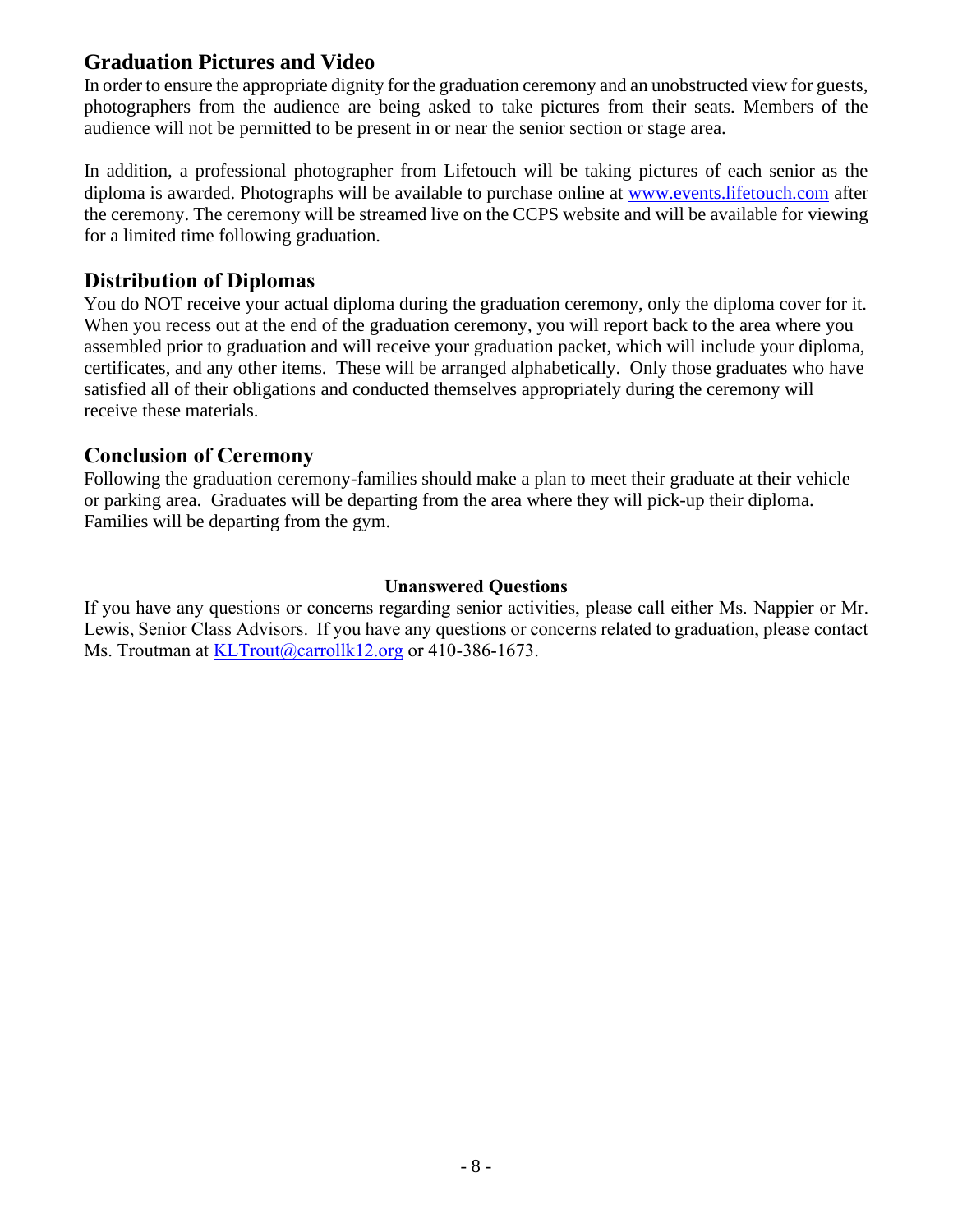#### **GRADUATION ETIQUETTE**

#### **Announcements and Name Cards**

Obtaining name cards and announcements is the responsibility of the individual senior. Graduation announcements are not graduation tickets. Each person you intend to invite to graduation must be given a graduation ticket.

The etiquette observed when sending announcements is as follows:

- 1. Announcements are provided with an inner, un-gummed envelope and an outer envelope, or with one envelope only. Either is socially acceptable. You should address the envelope yourself, using a pen with blue or black ink.
- 2. The outer envelope should carry the full mailing address. Do not abbreviate "Street" or "Road" or the state.
- 3. The inner envelope should carry names only in the form you would use in conversation: Mr. and Mrs. Smith, or Helen and Tom, or Aunt Margaret.
- 4. If children are included list them by name on the inner envelope, but not on the outer envelope, unless only one envelope is used.
- 5. If the announcement does not have a personal cardholder, insert your card in the announcement with its back to the announcement.
- 6. Insert the announcement in the inner envelope with the folded edge at the bottom and the front facing the flap. Do not tuck in the flap.
- 7. Insert the inner envelope in the outer with the flap of the inner envelope facing the address side of the outer envelope.
- 8. Seal the outer envelope neatly and send it by first class mail.
- 9. Announcements should be mailed to arrive at their destination approximately two weeks prior to the date of commencement.

#### **Thank You Notes**

Good manners and accepted social practice dictate that you thank someone for a graduation gift, for a favor, or for some courtesy extended to you.

Never fail to acknowledge a gift. A prompt acknowledgment lets the sender know that the gift has arrived. Whenever possible, be specific in one way or another. If you merely say, "Thanks for the gift," the sender may think that you've forgotten what it was that was sent to you or that you have no use for the gift. Tell how you are using the gift or how you plan to use it. Try to make a favorable comment about the gift, or quote something complimentary, which someone has said about it. If the present is a sum of money, tell what you plan to do with it. A thank you note should be enthusiastic and sincere, but never "gushy." If you are especially pleased, say so, but don't pretend. Your thank you note should be handwritten.